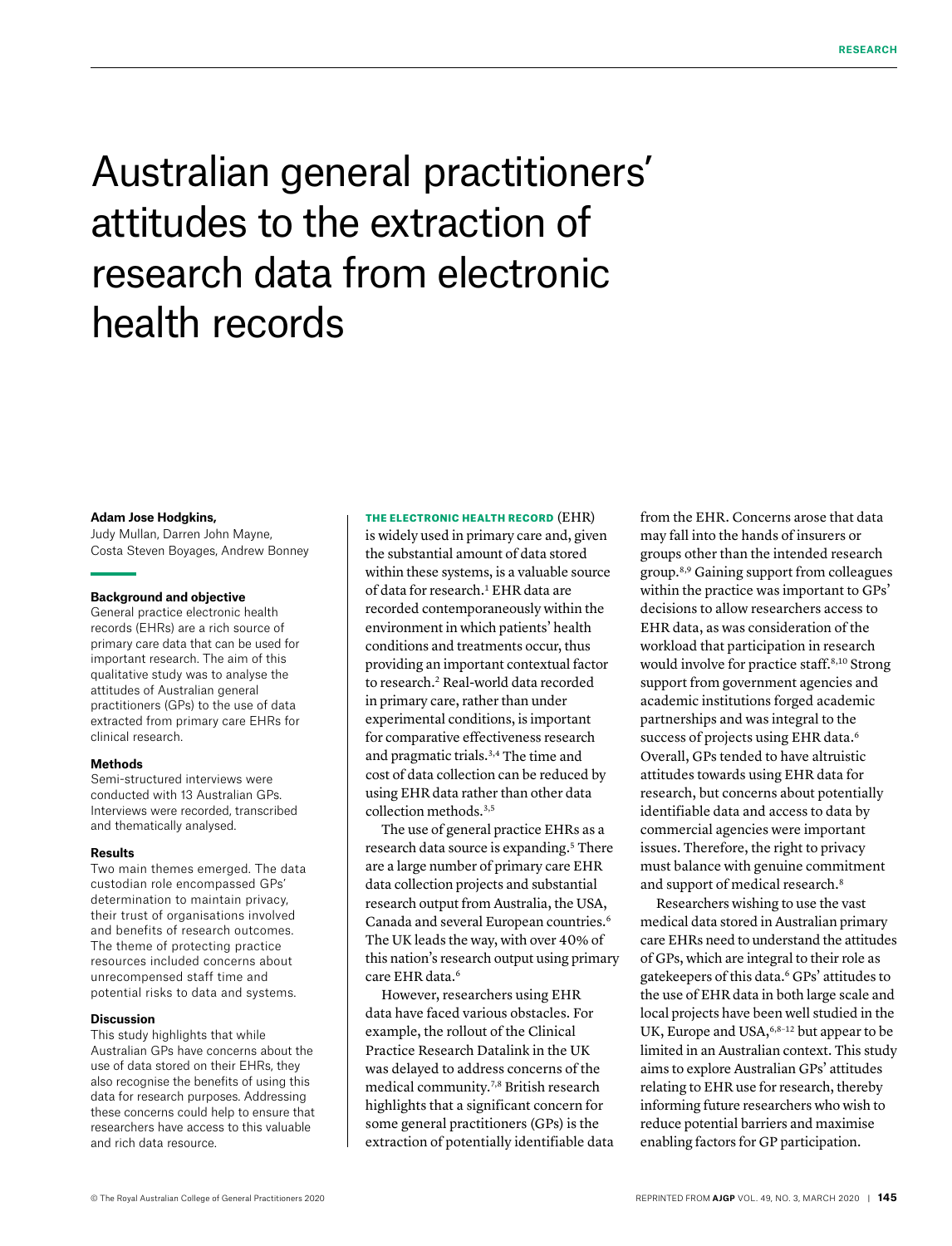## **Methods**

# **Participants**

Fifteen Australian GPs were contacted and consented to participate in semi-structured recorded interviews. No participants refused or withdrew their agreement to participate. Thirteen interviews were performed, at which point it was determined that data saturation had been reached.

Purposive sampling was used to obtain representation of GPs from different areas, of different sexes and ages, and with varying practice experience. The researchers obtained publicly available general practice contact details using Google internet searches. Practices were contacted directly by telephone, and participant information sheets and consent forms were forwarded by email for completion before interviews was arranged with the GPs.

## **Interviews**

The primary investigator (AH), a male GP with 23 years of general practice experience, conducted all interviews. AH has an interest in using EHR data for research and has published research in this area.5,13 These details were disclosed to participants prior to obtaining consent.

The interviews were conducted by telephone with audio recording. A script was used to ensure coverage of major points, but free-flowing conversation with natural progression was encouraged. Interviews were conducted between May and September 2018.

## **Coding and analysis**

Data coding was performed manually by two authors (AH and CB) using thematic analysis.14 This involved initial familiarisation of the data with reading, rereading and taking notes before progressing to generation of initial codes.

The codes were gathered into themes after discussion and input from the whole research team before assessing them against the extracts and the data as a whole. Clear definitions and identification of the core themes allowed further analysis. The consolidated criteria for reporting qualitative research (COREQ) guidelines were used to ensure rigour in the analyses and presentation of findings.15

# **Ethics**

The research was approved by the University of Wollongong and Illawarra and Shoalhaven Local Health District Health and Medical Human Research Ethics Committee (approval number 2018/253).

# **Results**

Thirteen GPs participated in the interviews, which ranged from 13 to 33 minutes' recorded duration. Data saturation was achieved by the eleventh interview. The characteristics of the participants, which included a broad range of ages, settings, practice sizes and years of experience, are summarised in Table 1.

Two core themes were identified through the structured analysis: 'the data custodian role' and 'protection of practice resources'. These emerged from the subthemes described below.

## **Data custodian role**

The GP's role as custodian of the data emerged as a major theme. There was an expectation that the data use would not compromise patient privacy. GPs needed to trust the organisations involved in research that used their data. They also considered the project outcomes resulting from their data usage when appraising research participation.

### Privacy

De-identification of data and privacy was a consistent subtheme identified in GPs' attitudes to the use of practice data for research. De-identification of data was viewed as essential by all participants.

*I think we are always just cautious about patient privacy.* (GP02)

*I think you've got to have caution just about privacy and use of the data, making sure that it's quite robust in that regard to the de-identification.* (GP04)

*[I'm] assuming that the patient data is de-identified and that there's no risk of privacy breaches for our patients.* (GP13)

The possibility of re-identification of data was considered by GPs, with concerns expressed that this may threaten privacy.

# **Table 1. Patient characteristics**

| <b>Characteristic</b>                                                                                                                                   | n (%)       |
|---------------------------------------------------------------------------------------------------------------------------------------------------------|-------------|
| Sex                                                                                                                                                     |             |
| Female                                                                                                                                                  | 7 (54%)     |
| Male                                                                                                                                                    | 6 (46%)     |
| Age group (years)                                                                                                                                       |             |
| 40-44                                                                                                                                                   | 2 (15%)     |
| 45-49                                                                                                                                                   | 2 (15%)     |
| 50-54                                                                                                                                                   | 3 (23%)     |
| 55–59                                                                                                                                                   | 3 (23%)     |
| ≥60                                                                                                                                                     | 3 (23%)     |
| <b>Rurality*</b>                                                                                                                                        |             |
| MMM1                                                                                                                                                    | 7 (54%)     |
| MMM2                                                                                                                                                    | 1 (8%)      |
| МММЗ                                                                                                                                                    | 2 (15%)     |
| MMM4                                                                                                                                                    | 1 (8%)      |
| MMM5                                                                                                                                                    | 2 (15%)     |
| <b>State/Territory</b>                                                                                                                                  |             |
| New South Wales                                                                                                                                         | 8 (62%)     |
| Queensland                                                                                                                                              | 1 (8%)      |
| Victoria                                                                                                                                                | 1 (8%)      |
| Western Australia                                                                                                                                       | 2 (15%)     |
| Australian Capital Territory                                                                                                                            | 1 (8%)      |
| Practice size                                                                                                                                           |             |
| Solo                                                                                                                                                    | 1 (8%)      |
| 2-5 GPs                                                                                                                                                 | 5 (38%)     |
| 6-10 GPs                                                                                                                                                | 3 (23%)     |
| 11-15 GPs                                                                                                                                               | 3(23%)      |
| >15 GPs                                                                                                                                                 | 1 (8%)      |
| <b>Owner/Contractor</b>                                                                                                                                 |             |
| Owner                                                                                                                                                   | 9 (69%)     |
| Contractor                                                                                                                                              | 2 (15%)     |
| Previous owner                                                                                                                                          | 2 (15%)     |
| Years practising†                                                                                                                                       |             |
| Range                                                                                                                                                   | 14-37 years |
| Median                                                                                                                                                  | 25 years    |
| Mean                                                                                                                                                    | 26 years    |
| *Rurality is grouped by the Modified Monash<br>Model (MMM) score with MMM1 being<br>metropolitan and higher numbers representing<br>greater remoteness. |             |

*†Years practising is reported as range, median and mean. All other characteristics are reported as n (%).* 

*GP, general practitioner; MMM, Modified Monash Model*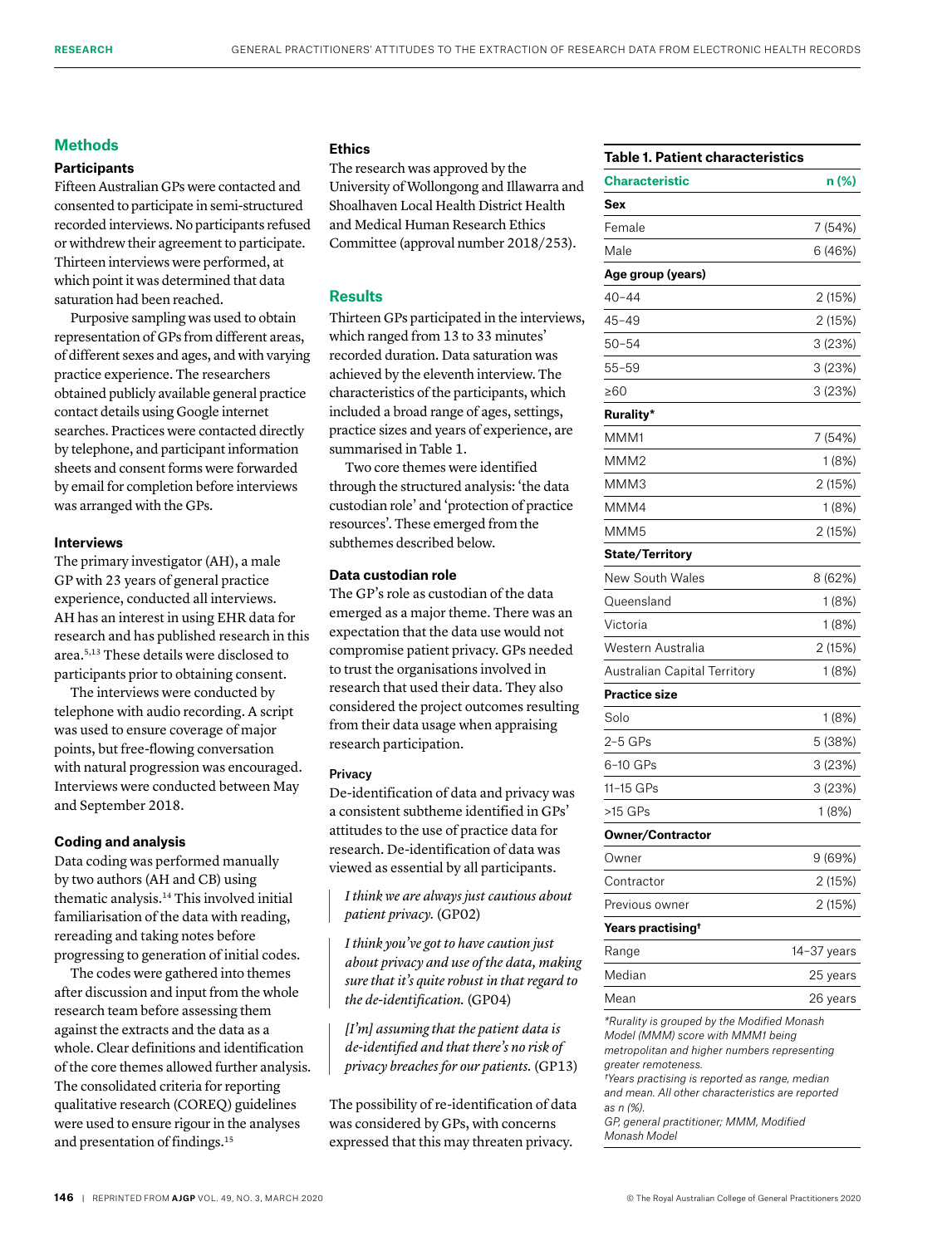*I guess I'd have some concerns that if it could be re-identified that there might be breaches in confidentialities.* (GP05)

*Re-identifiable is fine, as long I'm the only one that can … re-identify it.* (GP09)

Some participants were concerned that re-identification may be possible if rare conditions were being studied in small geographic regions.

*[I]f you were doing a study on [a very uncommon treatment] then you could work out the patients' [identities].* (GP08)

Data linkage was also seen as a possible risk of re-identification. However, there was acceptance by several GPs that this was a valuable method of data collection.

*[B]eing able to link up the data from the general practices with the hospital data, so you can actually start to understand where patients are going and hospital admissions. I actually think that's a really important thing to be able to do.* (GP04)

The provision of aggregate data or data analysed in the practice was seen as a safe alternative to providing de-identified patient data to researchers.

*I've always been a bit happier with the idea of stuff staying within the practice.* (GP02)

There was recognition that ultimately the practice owners were the custodians of the data, but a number of participants stated that they would involve all doctors in the practice in a decision to participate in this type of research.

*I would consult. So, it's the kind of thing we'd bring up at the practice meeting just to say there's a project going on, the project would involve tapping into our data.* (GP04)

*Even though one owner owns the practice, I suspect it would be a collaborative decision between all of us. I guess ultimately it's his decision.* (GP12)

*[T]he three practice owners will review all research projects that come in and make* 

*the first pass. Then we'll run it out to our doctors meeting.* (GP10)

## Trust

Trust was an important subtheme. University-backed research projects led by GPs tended to be trusted. The majority of GPs were less trusting of the involvement of pharmaceutical and insurance organisations.

*I think it's probably a little bit more about university and the team and the support – and the trust.* (GP02)

*Obviously, if it's a GP as opposed to a drug company, that might influence my likelihood of being involved as well.*  (GP12)

*I think it would need to be a medical researcher … from a tertiary institution or maybe a general practice organisation … I don't think that we would be happy to be dealing with pharmaceutical companies and the like.* (GP07)

Some GPs expressed their unwillingness to provide data to these organisations, but others decried the stereotype of large pharmaceutical corporations being inherently untrustworthy, instead pointing to the need to put outcomes ahead of the organisation in decision making.

*I don't think that just because they come from the government versus come from a pharmaceutical company versus come from a university, intrinsically, as far as I'm concerned, makes them ethically any better or philosophically better or worse than anybody else.* (GP10)

GPs objected to sharing data with organisations that might use it for financial gain or private interests rather than for producing outcomes beneficial for practices or patients. A GP's past experience with an organisation influenced their trust of the organisation, with anecdotes of poor past experience used to justify their current wariness.

*If it's academic, if it's universities, if it's colleges … because those organisations* 

*don't really have anything to gain from selling my information.* (GP04)

The knowledge that a research project had been through an ethics approval process was more acceptable for GPs. Even the presence of continuing professional development (CPD) points associated with research gave GPs assurance that someone other than the researcher had evaluated the project and found merit in the process.

*I'd be looking at the ethics approval …* (GP07)

*[S]o long as it had been before an ethics committee and that the patient's privacy was protected, I wouldn't have a problem with it.* (GP13)

*[CPD points] makes me think that the college has looked at the study and think that it is actually meaningful.* (GP08)

## Outcomes

The participants described a desire to have transparency of the data extraction, the findings and how the outcomes of the research using their EHR data might be applied.

*[I]f the outcomes were [to be] published somewhere and the data will be made available to people who wanted to independently analyse results.* (GP08)

*So as long as the research project itself is transparent in its funding and its purposes …* (GP04)

This transparency enhanced GPs' trust, and links to the third subtheme of outcomes. GPs wanted assurance that quality data were being collected, as they were cognisant that this affected outcomes.

*[M]aking sure the data that we share is actually good data [because] you know garbage in is garbage out.* (GP10)

Generally, GPs were more likely to participate in research if the outcomes benefitted their patients or practices.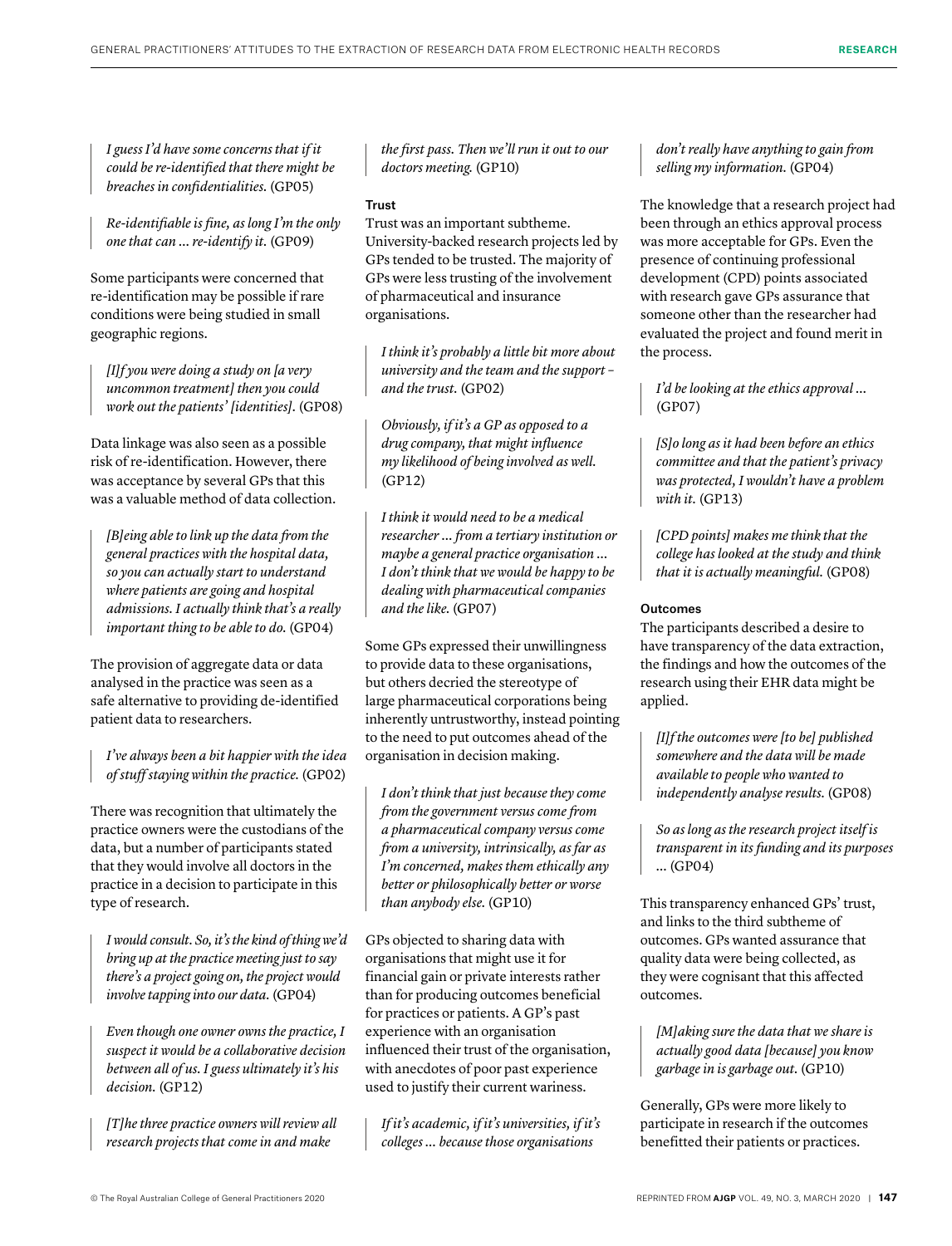*The topics we tend to be more interested in are the ones that are GP focused, the ones that we can see clinical value in and the sorts of questions we perhaps have been asking ourselves or that might have an impact on the physician, on the general practice, on the overall health environment, or specific things we can do for our patients.* (GP02)

*[B]ecause it [research] gives you … much better pictures of how we can improve health for our community.* (GP10)

Overall, there was a general altruism expressed, with participants willing to contribute to the greater good, not just advancement of their own patients' needs.

*I do want to help. I mean, we go into medicine usually because we're quite altruistic.* (GP06)

*I'm happy … for a researcher in the practice for the right reasons; it's an investment that's worth making.* (GP04)

# **Protection of practice resources**

While trust, outcomes and patient privacy were important for GPs, they also nominated the impact of the research on the practice as an important consideration. Time involvement was seen as a barrier; however, rewards could offset this or be seen as an enabler to involvement. Some GPs were influenced by the risk of a breach of information technology security.

## Time

Time involvement was a significant subtheme cited by all participants. Clinician time spent in research was seen to detract from both income-producing work and patients' demands for attention.

*It's the time-consuming nature of it, which can be a barrier … I'm already sort of time poor, so it's just yet another thing to do.* (GP01)

*The idea's good but time is the constraint.*  (GP11)

*[T]he time involvement – I'm, like most general practitioners, fairly busy.* (GP07) There was also a recognition of the importance of staff time in research participation. Many identified practice staff as the most likely to extract data. Although time was seen as a liability and barrier to research involvement, it was one that participants felt could be balanced with appropriate reward.

*[W]e are a little bit cautious sometimes at the balance of the workload on the staff.* (GP02)

*I think if it's going to take time for admin staff to do that work, then I definitely think it would be appropriate to reimburse them sufficient to cover that.* (GP12)

## Reward

The subtheme of reward emerged with all participants. Remuneration was appreciated by GPs and was an enabler to participation.

*If there was a monetary value attached to it, that would probably make it more appealing to me.* (GP01)

However, GPs were concerned that remuneration in excess of compensation of time and effort would be problematic. Remuneration was seen by many to balance the barrier of time involvement.

*Certainly, if it comes with an appropriate financial remuneration to cover some of the time … I guess it's more about financial remuneration of time.* (GP05)

*[R]eimbursement for time would be really ideal.* (GP10)

*[J]ust … a token amount to cover some time spent.* (GP07)

*[I]f it's something that it looks like I can make a profit doing, then I then worry that the data would be skewed by only having people who wanted to do this as a money making [exercise].* (GP08)

Reward did not have to be solely financial, with CPD points often considered an enabler of research participation. While



**Figure 1.** The relationships between themes and subthemes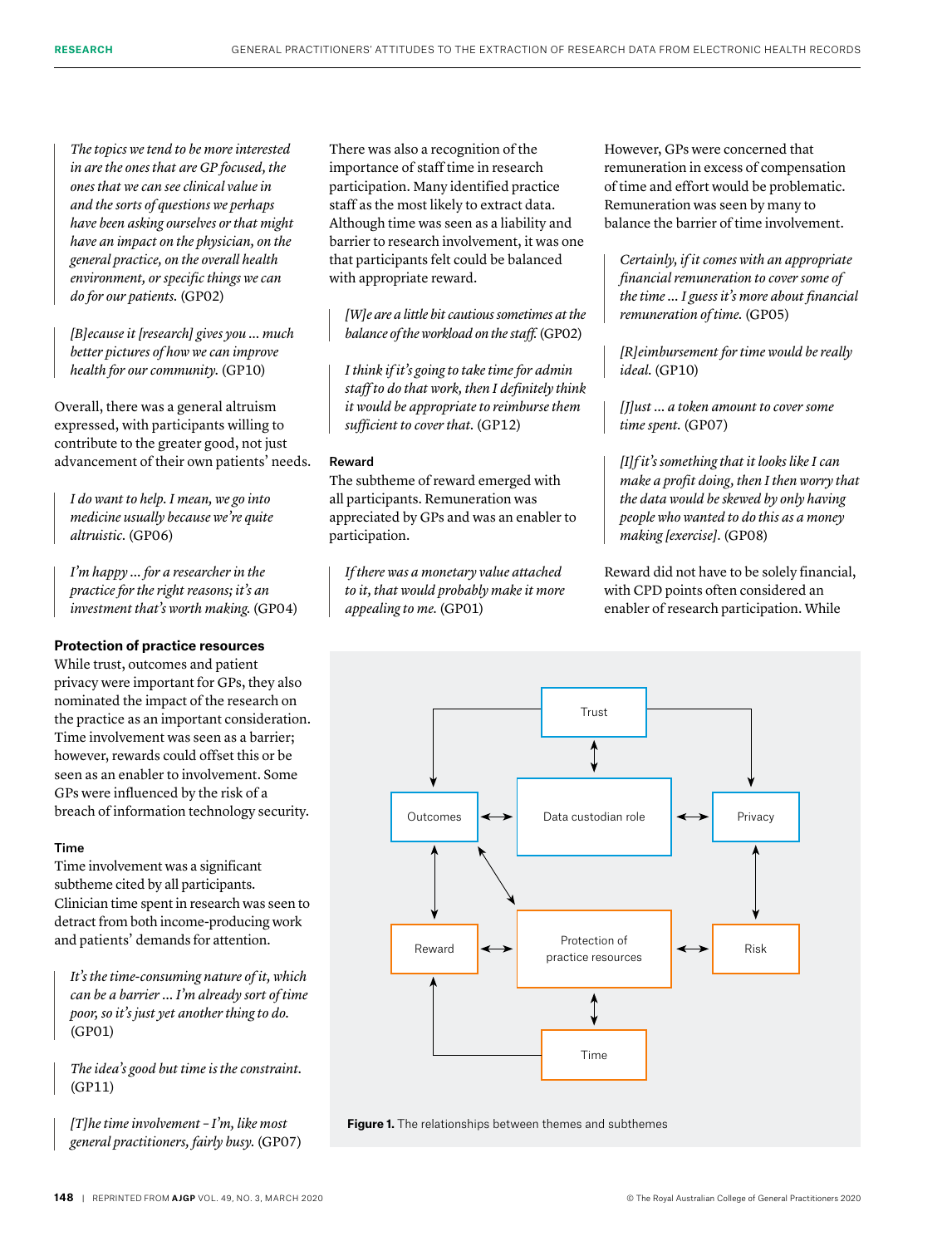some participants valued CPD more than others, no participants had negative connotations, and the points often enabled greater trust.

*I think that's a nice in-kind kind of reward for involvement.* (GP04)

*I think practices can get a bit tired or overloaded with lots of requests, so the ones that have some kind of combination of value to the practice and their patients, CPD and some kind of financial recognition are the ones that are more likely to … get done.* (GP02)

## Risk

Rewards were balanced with the final subtheme of risk. Several participants were wary of the risk of data breaches and the legal and ethical ramifications of such a breach for their practice. A systems breach was also considered a risk, with some GPs concerned about the risk of data extraction tools increasing the risk of malware affecting their system.

*I would be concerned that systems might break down and … personal information might be breached.* (GP05)

*I'm not prepared to put the business at risk.*  (GP06)

Figure 1 is a graphical representation of how the subthemes are linked and how they contribute to the construction of the main two core themes.

# **Discussion**

The GPs that participated in this study are generally positively disposed to research, and they recognise significant advantages in drawing the data from primary care. A custodian can be defined as a 'person who has responsibility for taking care of or protecting something'.16 As custodians of the data in general practice EHRs, GPs have adopted a gatekeeper role, with the protection of patient privacy a key consideration. Greater trust in organisations reassured them of the integrity of projects, and transparency of research processes and outcomes further added trust.

The efficient running of a general practice and protection of resources such as time are important factors influencing the decision to participate in research. Remuneration can offset the time barrier and be an enabler in its own right. Avoiding risks (including data breaches) was important.

Australian research analysing the attitudes of practice staff for a specific data extraction project discussed time as a barrier and the desirability of remuneration, which supports the results of the current study.17 The present research aligns with findings from outside Australia and confirms the gatekeeper role that GPs maintain as custodians of valuable primary care EHR data.6,8–12 International studies discuss GPs' strong desire to protect privacy if sharing data and support the current study findings about a lack of trust in the researcher or fears that data might be used by organisations such as insurers and pharmaceutical industries.10,11 The barrier of time involvement and consideration of remuneration were themes in other research that concur with the present Australian study.10

Recent literature proposing best-practice principles and models for using primary care data was unable to take into account Australian GPs' attitudes, mentioning the hitherto paucity of Australian evidence.18 The results of this study support their proposed principles of data de-identification, transparency and appropriate consideration of outcomes.

These results will support researchers' ability to address attitudes of GPs in recruitment strategies for studies using EHR data. Knowledge of GPs' attitudes assists researchers to create better data extraction methods, address barriers such as time involvement and balance these issues with appropriate reward. Addressing privacy and trust are important for GPs considering involvement in primary care research using EHR data.

As well as assisting researchers to better address the attitudes of the data custodians, this research allows GPs to more clearly evaluate requests to share their EHR data for research purposes. The themes and subthemes can be used as a framework for GPs to assess whether important aspects have been addressed. If so, they can feel confident in participating in research using the rich resource of primary care EHR data.

A possible limitation to this study is that the author performing the interviews (AH) declared an interest in using EHR data for research. This potentially could influence responses. A strength of the study is the diversity of participants with regard to practice size, rurality, state and age.

These findings describe, for the first time, the attitudes of Australian GPs towards the use of their EHR data for research. This new knowledge can potentially influence recruitment and project design and offer GPs a framework that can be used to assess requests to participate in primary care EHR collection.

## **Implications for general practice**

- **•** GPs' attitudes are integral to their gatekeeper role as custodians of EHR data.
- **•** Protecting patient confidentiality and minimising disruption to practice resources are key considerations for GPs contemplating sharing patient data for research.
- **•** Researchers wishing to use EHR data can optimise enablers and address barriers in future project design.
- **•** GPs will be able to evaluate potential participation in EHR-based research studies with greater confidence and identify whether study designs address common GP considerations.

## **Authors**

Adam Jose Hodgkins BMed, DipPaed, FRACGP, Clinical Senior Lecturer, Graduate Medicine, Faculty of Science, Medicine and Health, University of Wollongong, NSW. adam@hodgkins.com.au Judy Mullan BA, BPharm, FSHPA, PhD, Associate Professor, Graduate Medicine, Faculty of Science, Medicine and Health, University of Wollongong, NSW; Director, Centre for Health Research Illawarra Shoalhaven Population, Australian Health Services Research Institute, University of Wollongong, NSW Darren John Mayne BA (Hons), MPH (Hons), Public Health Epidemiologist, Illawarra Shoalhaven Local Health District, Public Health, Wollongong NSW; Honorary Fellow, Graduate Medicine, Faculty of Science, Medicine and Health, University of Wollongong, NSW; Affiliated Researcher, Illawarra Health and Medical Research Institute, University of Wollongong, NSW; Doctoral Candidate, University

of Sydney, Sydney School of Public Health, NSW